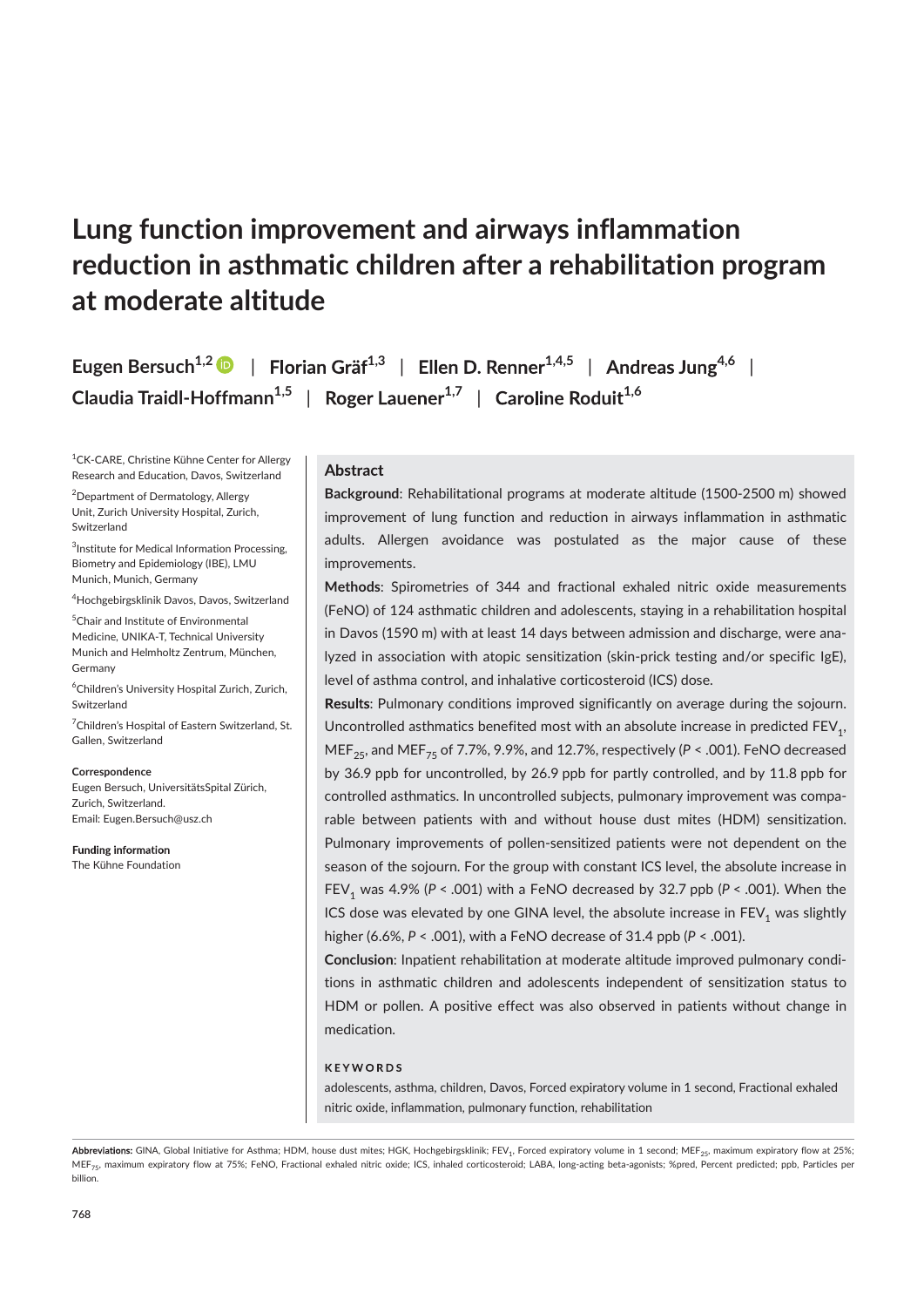#### $\mathbf{1}$ **INTRODUCTION** |

Asthma in children and adolescents is a serious health impairment.<sup>1</sup> Prevalence rates of asthma vary, according to countries<sup>2</sup>: due to differences in the definition of asthma, $3$  due to inhomogeneous study populations, and most likely due to environmental factors. Asthma is frequently associated with comorbidities like obesity and atopic diseases such as atopic dermatitis.<sup>4</sup> In children and adolescents, asthma is often accompanied by psychosocial problems, poorer academic-, and professional performance and negatively affects the quality of life of the family.<sup>5,6</sup> The GINA guidelines are effective for most asthmatic patients. $^7$  However, in patients in which the controlled level of asthma is hard to maintain, $8-10$  a broader approach is needed to address all interfering comorbidities and concomitants of the patient. A feasible option is a multidisciplinatory-rehabilitational, inpatient setting.<sup>11</sup> A previous study of an inpatient rehabilitation program showed improvements of mid- expiratory flow und airway inflammation of forty- eight asthmatic children sensitized to HDM at moderate altitude.<sup>12</sup>

In our study, we investigated the overall effect of an inpatient rehabilitation program at the Hochgebirgsklinik Davos on pulmonary function and airway inflammation of asthmatic children and adolescents. Allergic sensitization, level of asthma control, and level of ICS dosage were included in our association study.

The hospital has its expertise in a multidisciplinatory- rehabilitational treatment for chronic respiratory, skin, and allergic diseases and is located 1590 m above sea level in the Swiss Alps. In Davos, environmental investigations showed a very low indoor HDM concentration $^{13}$  combined with low outdoor pollen concentration, $14$  especially when compared to lowland areas. Patients included in this investigation originated all from German lowlands. German pension insurance regulations entitle children and adolescents with asthma and/or atopic eczema for a minimum stay of 21 days in a specialized rehabilitation clinic every 5 years. The rehabilitation program provided by the hospital is based on the GINA guidelines and the Swiss recommendation for treatment of obstructive pulmonary diseases in childhood $^{15,16}$  and consists of multiple parts. The first part is the diagnosis confirmation within the first 2-3 days including differential blood, standard specific IgE panel, standard prick test, spirometry, exhaled NO test, and/or a methacholine challenge. If required, the patient will receive an adjustment of medication according to the clinical course in the last twelve months and during follow-up during the rehabilitation program. The second part of the rehabilitation program consists of patients and/or parents educational lessons about disease theory, management and prevention, breathing techniques, inhaler use, nutrition, etc. Thirdly, physical in-and outdoor activities are a daily routine for all patients to improve their overall fitness level. For selected patients, psychosocial therapy (psychotherapy, ergotherapy) is performed if necessary.

#### $2<sup>1</sup>$ | **METHODS**

### 2.1 | Study population

Retrospective data analysis of 134 female and 210 male rehabilitation patients (4-19 years of age; mean 10.5 years) staying at the Hochgebirgsklinik Davos during January 2012 until October 2013 was performed. Inclusion criteria were a physician diagnosis of asthma or current asthma symptoms and two spirometries, with at least 14 days between admission and discharge.

#### 2.2 | Questionnaire

Prior to admission, patients or their parents answered a questionnaire about their clinical history. Patients were classified into three asthma control level groups (controlled, partly controlled, and uncontrolled) according to GINA 2016 guidelines.

#### 2.3 | Pulmonary function

Pulmonary function was assessed by spirometry (Master Screen Body, Jäger) for controlled ( $n = 61$ ), partly controlled ( $n = 155$ ), and uncontrolled asthma patients (n = 128). Outcome parameters were the forced expiratory volume in 1 second (FEV<sub>1</sub>), maximum expiratory flow at 25% (MEF<sub>25</sub>) and 75% (MEF<sub>75</sub>) compared between admission and discharge. The differences between admission and discharge are reported as absolute changes from the percent predicted value.

### 2.4 | Airway inflammation

Measurement of fractional exhaled nitric oxide (FeNO) was assessed as airway inflammatory marker  $^{15}$  for controlled (n = 24), partly controlled ( $n = 48$ ), and uncontrolled asthma patients ( $n = 52$ ). Values below 20 particles per billion (ppb) were defined as normal. $^{17}$  One test consisted of two FeNO measurements of which the average value was taken as the result.

#### 2.5 Sensitization status

Patients with a positive skin-prick test and/or specific serum IgE level of >0.35 kU/L to HDM or pollen (hazel, ash, alder, birch, common timothy, ragweed, mugwort) were defined as sensitized to HDM or, respectively, to pollen.

#### $2.6 \perp$ Medication

Patients were separated into a group without ICS and into three groups (low, medium, or high dose) with ICS at admission according to GINA guidelines. Comparison between admission and discharge resulted in six groups: no ICS, ICS lowered 2 or more levels, ICS lowered 1 level, ICS level constant, ICS increased 1 level, and ICS increased 2 or more levels. Inhalative long-acting b2-agonists (LABA) are administered combined with corticosteroids; therefore, to assess the effect of an additional b2-agonist treatment, we split the group, in which the ICS level remained constant during the stay, into 4 subgroups: no additional LABA at admission and discharge (no LABA), LABA added shortly after admission (added LABA), LABA present prior to admission and present at discharge (constant LABA). LABA were stopped in only one patient within this group (stopped LABA).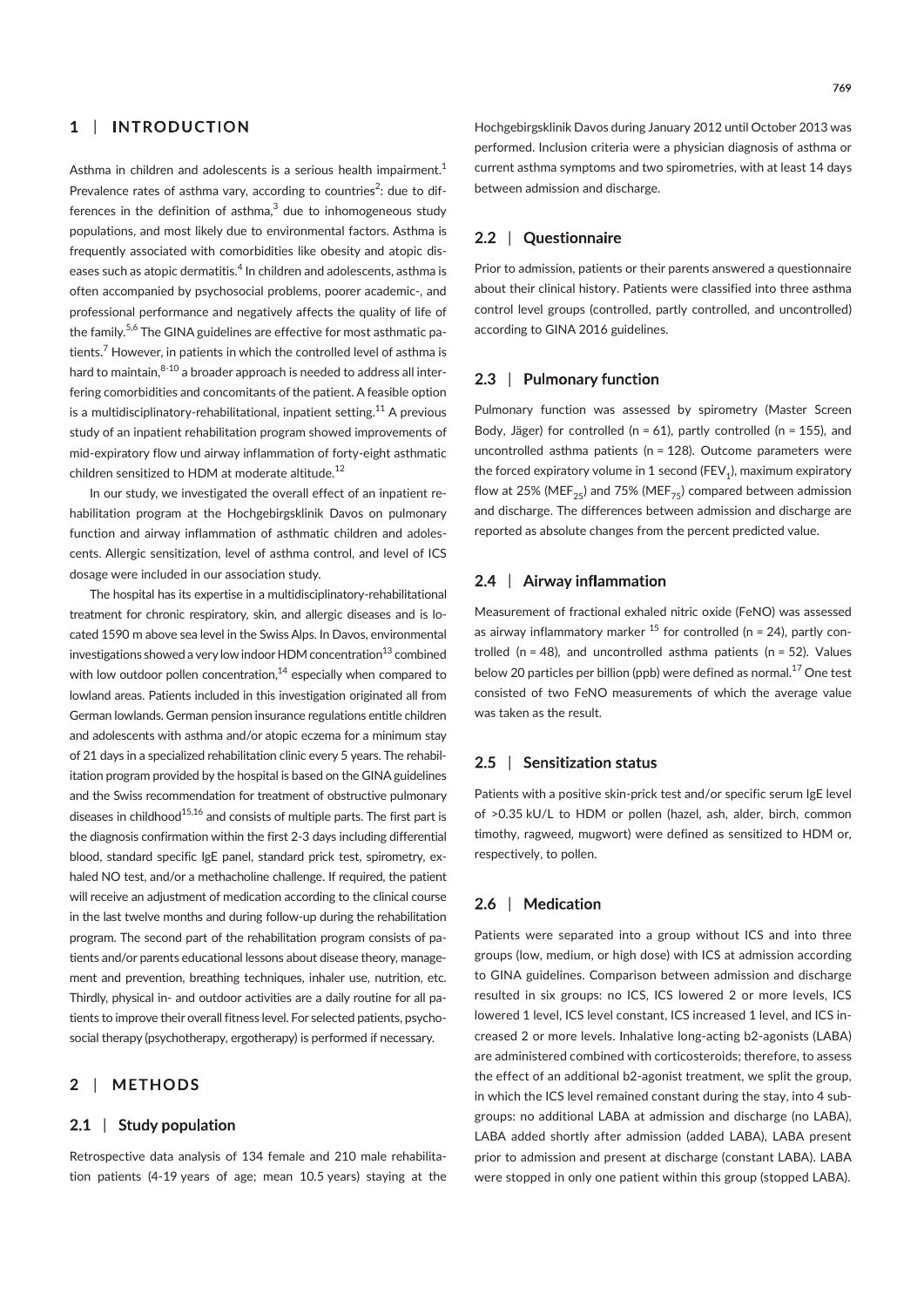#### 2.7 | Statistics

Changes of pulmonary function and airway inflammation were analyzed by paired t test and Wilcoxon signed-rank test for paired samples. Differences between groups were analyzed with t tests and Mann-Whitney U tests. Stratification and sensitivity analyses were performed in order to take into account the following factors: level of asthma control, gender, age, sensitization, history of atopic dermatitis, duration of sojourn, season of the rehabilitation. P - values < .05 were considered statistically significant. Stata was used for analysis.

#### 2.8 | Ethics

Informed consent for retrospective data analysis was waived by institutional and governmental ethics boards.

#### **RESULTS**  $3 \mid$

### 3.1 | Patient data

Among the 344 asthmatic patients, 17.7% were defined as controlled, 45.1% as partly controlled, and 37.2% as uncontrolled (Table 1). About 60% of the patients had a history of atopic dermatitis. Sensitization to HDM was observed in 75.6%, to pollen in 78.8% of the patients.

# 3.2 | Impaired pulmonary function and present airway inflammation at admission

Pulmonary function parameters at admission were significantly below their predicted values on average. Pathologic FeNO (>20 ppb) was observed in 97 of 124 (78.2%) patients. Impaired pulmonary function and increased FeNO were even present in patients with the allegedly

| <b>TABLE 1</b> Characteristics of the study population |  |
|--------------------------------------------------------|--|
|--------------------------------------------------------|--|

|                         | $FEV_1, MEF_{75}$<br>MEF <sub>25</sub> , n = 344 (%) | FeNO, $n = 124$ (%) |
|-------------------------|------------------------------------------------------|---------------------|
| Female                  | 134 (39.0)                                           | 51(41.1)            |
| Age(y)                  |                                                      |                     |
| $4 - 6$                 | 78 (22.7)                                            |                     |
| $7 - 10$                | 93 (28.5)                                            |                     |
| $11 - 15$               | 118 (34.3)                                           |                     |
| $16 - 19$               | 50(14.5)                                             |                     |
| Level of asthma control |                                                      |                     |
| Controlled              | 61(17.7)                                             | 24 (19.4)           |
| Partly controlled       | 155 (45.1)                                           | 48 (38.7)           |
| Uncontrolled            | 128 (37.2)                                           | 52 (41.9)           |
| Sensitized to           |                                                      |                     |
| <b>HDM</b>              | 260 (75.6)                                           | 104 (83.9)          |
| Pollen                  | 271 (78.8)                                           | 109 (87.9)          |
| Atopic dermatitis       | 200 (58.1)                                           | 71(57.1)            |

best condition—controlled asthma. Mean  $\mathsf{FEV}_1$  at admission ranged from 89.4% [95% confidence interval (CI):86.7%- 92.2%] in patients with uncontrolled asthma to 96.8% [95% CI: 93.8%-99.9%] in patients with controlled asthma (Figure 1A). Mean MEF $_{25}$  at admission ranged from 75.7% [69.9%- 81.4%] in patients with uncontrolled asthma to 93.6% [95% CI: 86.0%-101.3%] in patients with controlled asthma (Figure 1B). Mean MEF<sub>75</sub> at admission ranged from 76.5% [95% CI: 77.0%- 84.5%] in patients with uncontrolled asthma to 93.1% [95% CI: 88.2%-98.1%] in patients with controlled asthma (Figure 1C). Median FeNO at admission ranged from 27.6 ppb in patients with controlled asthma to 49.9 ppb in patients with uncontrolled asthma (Figure 1D).

# 3.3 | Improved lung function parameters at discharge

Forced expiratory volume in 1 second and MEF $_{75}$  improved in all patients. The increase in MEF<sub>25</sub> was statistically significant for uncontrolled, but not for controlled or partly controlled subjects. Controlled individuals showed  $\mathsf{FEV}_1$  and  $\mathsf{MEF}_{75}$  values close to the 100% predicted benchmark at discharge. The improvement of all three outcome parameters was more distinct in the uncontrolled group, absolute difference of  $FEV_1$ : 7.7%,  $P < .001$ ,  $MEF_{75}$ :12.7%,  $P < .001$ , and MEF<sub>25</sub>:9.9%,  $P < .001$  (Figure 1A-C).

# 3.4 | Reduced airway inflammation at discharge

Airway inflammation significantly reduced in all three asthma control groups. Reduced FeNO was observed in 114 of 124 patients. From 97 patients admitted with pathologic FeNO, 68 showed normalized values (<20 ppb) at discharge. Median FeNO reduced by almost 12 ppb,  $P < .001$  for the controlled, by almost 27 ppb,  $P < .001$  for the partly controlled and by almost 36 ppb,  $P < .001$  for the uncontrolled group (Figure 1D).

# 3.5 | Similar rehabilitation effect among uncontrolled asthmatics with house dust mite or pollen sensitization

To evaluate a possible effect of the reduced allergen exposure due to the moderate altitude, first we stratified the patients in two groups, with HDM-sensitization and without HDM-sensitization. Uncontrolled and HDM- sensitized patients started rehabilitation with slightly less favorable pulmonary conditions (Figure 2). Their pulmonary improvements did not differ from those of non-HDM-sensitized patients and ranged at the same margin. A similar pattern was observed regarding airway inflammation. FeNO was reduced in patients with HDM-sensitization (-32.4 ppb,  $P < .001$ ) as well as in non-HDMsensitized patients (-42.4 ppb, P < .028). While non-HDM-sensitized patients started with slightly higher FeNO, the improvement between these groups did not differ significantly. Similarly, improvements were observed for uncontrolled and pollen- sensitized patients staying in autumn/winter and for those staying in the spring/summer. However, the difference of improvement between these two groups was not significant (data not shown).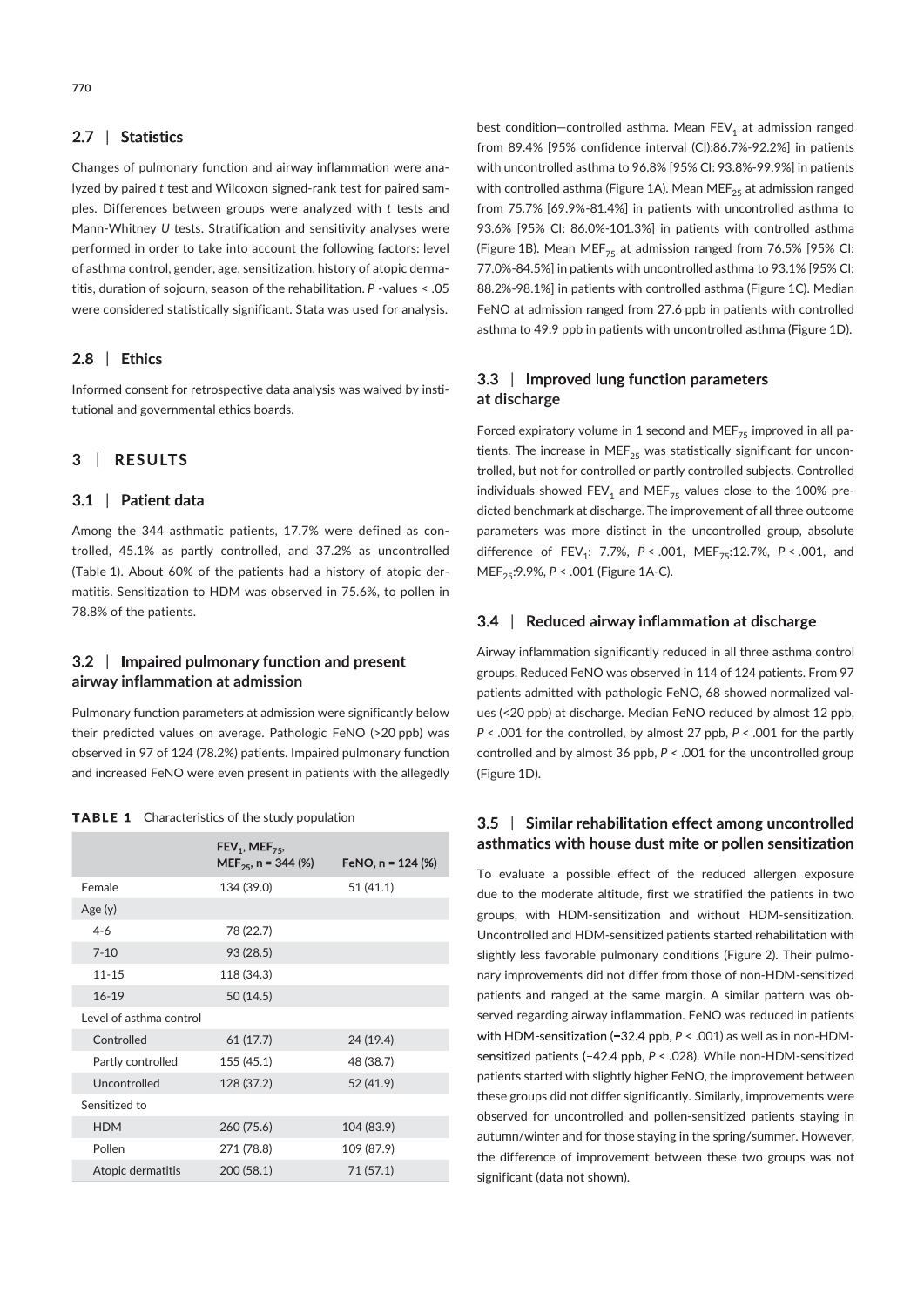**FIGURE 1** Pulmonary function and airway inflammation at admission and discharge—stratified for level of asthma control. A, B, C, Pulmonary function (n = 344) is reported by mean values. Circles show patients with controlled asthma ( $n = 61$ ).  $P$  -value = comparison between discharge and admission, by t test for paired samples. Diamonds show patients with partly controlled asthma (n = 155). Squares show patients with uncontrolled asthma (n = 128). D, Airway inflammation (n = 124) is reported by median values. P –value = comparison between discharge and admission, by Wilcoxon signed-rank test. Circles show patients with controlled asthma ( $n = 24$ ). Diamonds show patients with partly controlled asthma ( $n = 48$ ). Squares show patients with uncontrolled asthma (n = 52)

 $(A)$ 

100<sup>°</sup>

90%

80%

FEV1<br>(%pred.)

94.29

 $p = 039$ 

 $P = 0.042$ 

 $P 4.001$ 

FIGURE 2 Pulmonary function and airway inflammation at admission and discharge of patients with uncontrolled asthma—stratified for house dust mite sensitization. A, B, C, Pulmonary function (n = 128) is reported by mean values. P - value = comparison between discharge and admission, by t test for paired samples. Circles show non-sensitized patients (n = 26). Squares show sensitized patients (n = 102). D, Airway inflammation (n = 52) is reported by median values. P - value = comparison between discharge and admission, by Wilcoxon signed-rank test. Circles show non-sensitized patients (n = 6). Squares show sensitized patients  $(n = 46)$ 

rehabilitation effect



3.6 | Atopic dermatitis does not influence the

significantly from the sojourn. The difference was slightly bigger among patients with atopic dermatitis considering  $\mathsf{FEV}_1$  (patients with atopic dermatitis:  $+4.7\%$ ,  $P < .001$  and patients without atopic dermatitis:  $+3.3$ %,  $P = .003$ ) and slightly smaller considering FeNO (patients with atopic dermatitis:  $-17.6$  ppb,  $P < .001$  and patients without



 $(B)$ 

100%

90%

80%

 $\bullet$  99.1%  $97.1%$ 

MEF25<br>(%pred.)  $(%pr<sub>6</sub>)$ 

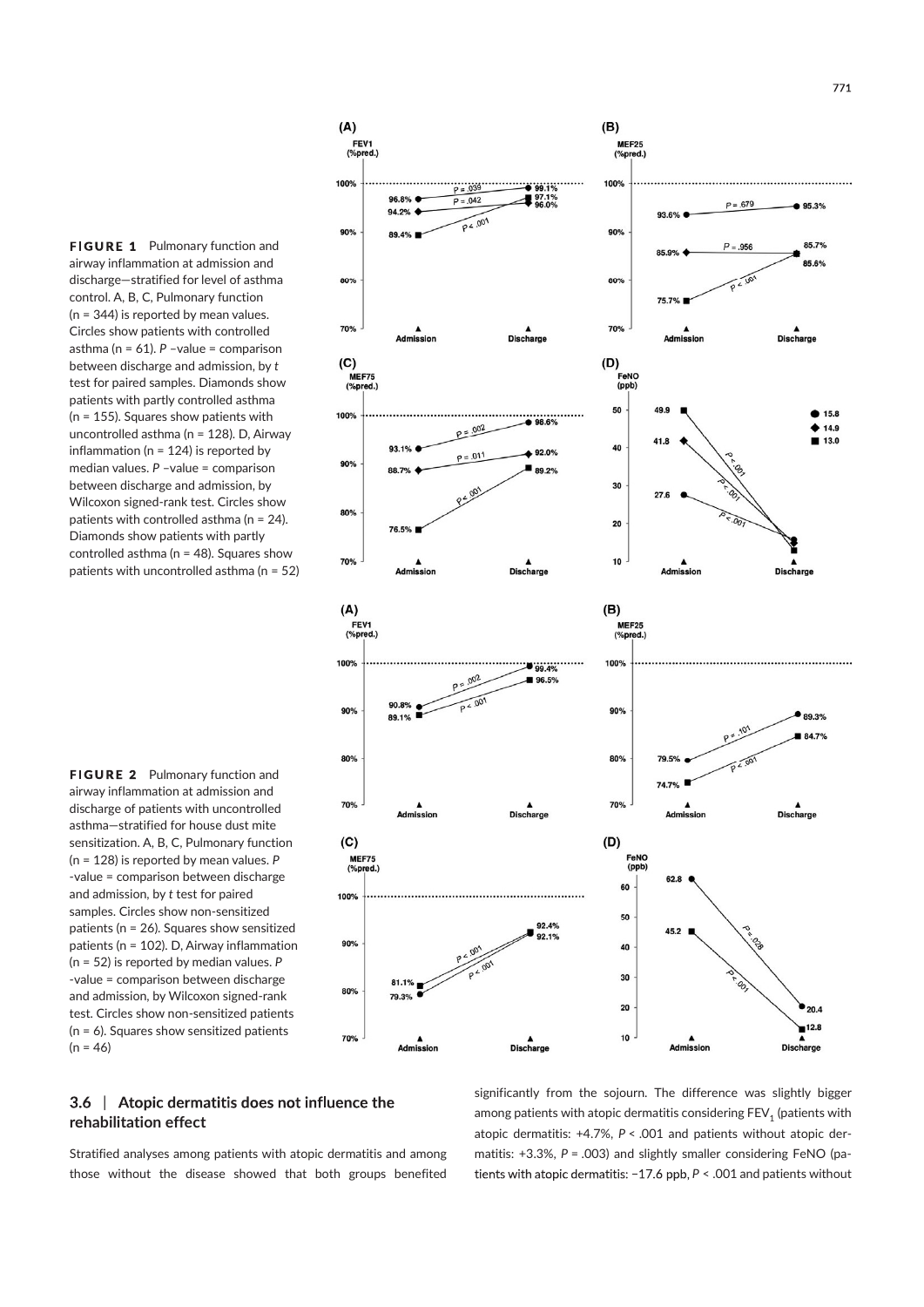atopic dermatitis:  $-29$  ppb,  $P < .001$ ) (Figure 3), even though the differences of improvement between patients with and without atopic dermatitis were not significant.

### 3.7 | Influence of the medication on the outcome

In the group whose inhaled corticosteroid dose was elevated by one GINA-ICS level, significant improvements (FEV<sub>1</sub>:+6.6%,  $P < .001$ /FeNO:-31.4 ppb,  $P < .001$ ) were observed (Table 2). Upon elevation of two or more GINA-ICS-levels, the lung function improvements were even higher (FEV<sub>1</sub>:+7.2%, P = .002/ FeNO: $-38.5$  ppb,  $P = .002$ ). Patients with constant GINA-ICS level throughout the sojourn showed also increased  $\mathsf{FEV}_{\mathtt{i}}$ :+4.9%,  $P < .001$  and reduced FeNO:-32.7 ppb,  $P < .001$ . Within this group, those whose initial, inhalative ICS treatment was supplemented with LABA (added LABA) showed the highest improvement of  $\text{FEV}_1$ : 12.5%,  $P = .004$  and largest reduction in FeNO:-46.8 ppb,  $P = .021$ . In another subgroup, where LABA were already present at admission and remained at discharge, we observed a significant  $\mathsf{FEV}_1$  elevation of 4%, P = .001 and also a highly significant reduction in  $FeNO: -33.4$  ppb,  $P < .001$ . Even in the group with no ICS, FeNO reduction was still -10.1 ppb, P < .001, while there was no significant change in  $\mathsf{FEV}_1^{}$ , which was already 96.9%pred. at admission. Interestingly, we observed a FeNO reduction  $-24.2$  ppb,  $P = .020$  for those whose dose was lowered by one GINA-ICS level.  $\mathsf{FEV}_1$  in this group was already 100.6%pred. at admission and did not show a significant improvement at discharge.

# 3.8 | Uncontrolled asthmatics benefit from a stay longer than 35 days

Among all groups, our findings showed best results for uncontrolled subjects if their stay was longer than 35 days. An increase

in FEV<sub>1</sub>:+7.6%, P < .001, MEF<sub>25</sub>:+7%, P = .003, and MEF<sub>75</sub>:+12.5%,  $P = .002$  accompanied by a reduction in FeNO: -40.6 ppb,  $P < .001$ was observed (Figure 4). This group showed also benefits for sojourns between 14 and 35 days, but to a lesser extent.

Moreover, stratification and sensitivity analyses concerning the factors gender and age did not show a significant difference of improvement in favor for any analyzed group (data not shown).

#### **DISCUSSION** 4  $\Box$

In this study, we showed a significant improvement of pulmonary function and a reduction in airway inflammation of children and adolescents after an inpatient rehabilitation of at least 14 days. Particularly, the pulmonary conditions of uncontrolled asthmatic patients improved considerably. Sensitization status to pollen or house dust mites did not influence the effect of rehabilitation significantly, nor did a concomitant diagnosis of atopic dermatitis. As also the groups with constant ICS and without ICS showed pulmonary improvements, an increase in ICS was most likely not the only reason for the positive effect of the rehabilitation program. An increase in duration of the stay was especially beneficial to uncontrolled asthmatics.

Previously, numerous studies have shown multiple benefits of sojourns at moderate or high altitude, especially for dust mite allergic asthmatics.<sup>11,17-20</sup> Allergen reduction was discussed as the major contributing factor. A recent cohort study of the Dutch Asthma Centre in Davos showed improved pulmonary conditions of adult asthmatics irrespective of sensitization status.<sup>21</sup> In our study, uncontrolled asthmatic children and adolescents with HDMsensitization showed similar  $\mathsf{FEV}_1$  at admission and discharge compared to the Dutch patients. However, our non-HDM-sensitized patients had a greater improvement of  $\mathsf{FEV}_1$ . Also, FeNO of our uncontrolled patients was higher at admission, while the reduction at discharge was considerably higher after a much shorter time period.



FIGURE 3 Pulmonary function and airway inflammation at admission and discharge of patients with asthma-stratified for atopic dermatitis. A, Pulmonary function (n = 343) is reported by mean values. P - value = comparison between discharge and admission, by t test for paired samples. Diamonds show patients with atopic dermatitis (n = 200). Squares show patients without atopic dermatitis (n = 143). B, Airway inflammation (n = 124) is reported by median values. P -value = comparison between discharge and admission, by Wilcoxon signed-rank test. Diamonds show patients with atopic dermatitis (n = 71). Squares show patients without atopic dermatitis (n = 53)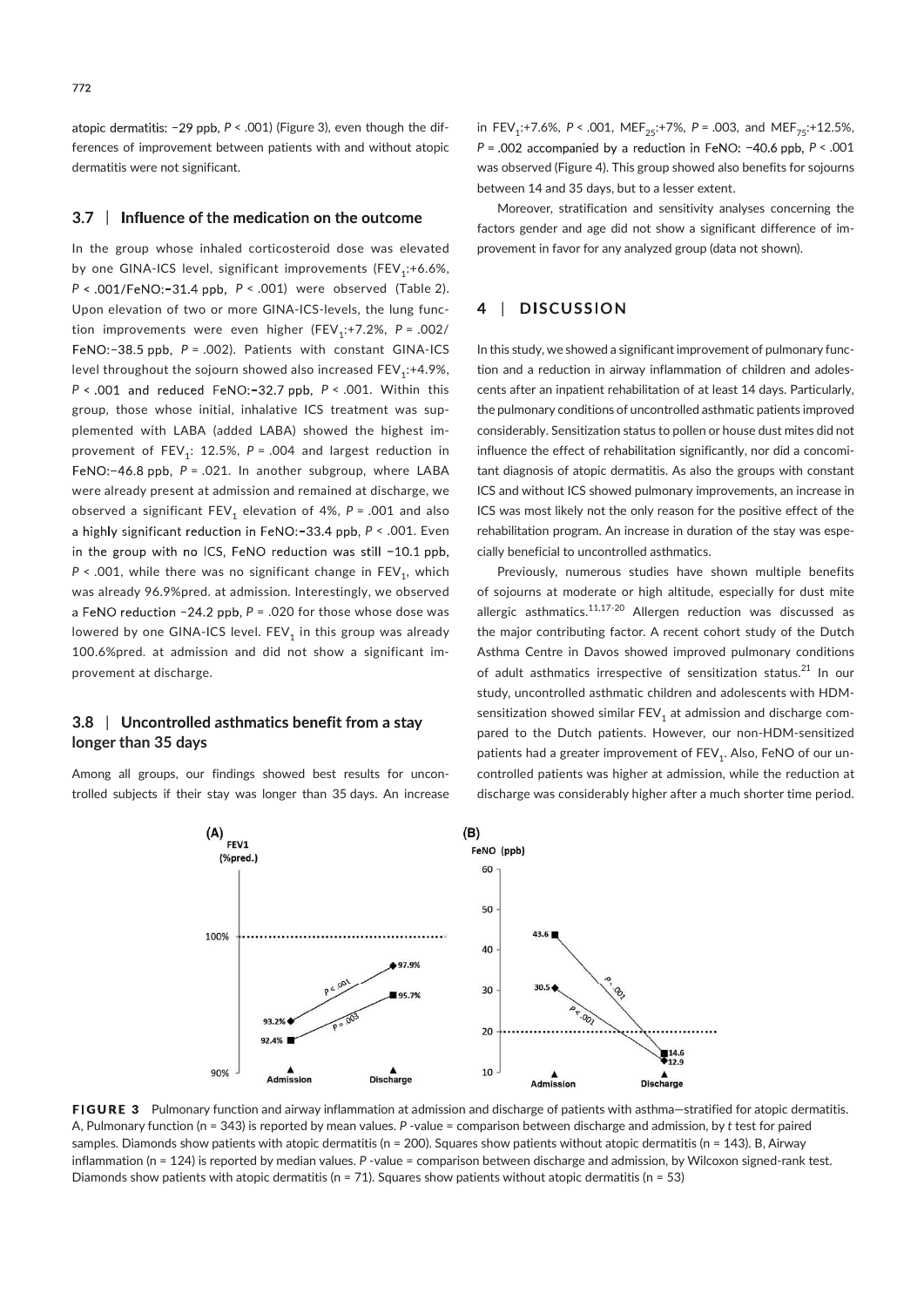|                          | $FEV1$ (%pred.) |                          |                  | FeNO (PPb) |              |                          |                          |                          |  |
|--------------------------|-----------------|--------------------------|------------------|------------|--------------|--------------------------|--------------------------|--------------------------|--|
|                          | n (344)         | Admission                | <b>Discharge</b> | P-Value    | n (124)      | Admission                | <b>Discharge</b>         | P-Value                  |  |
| Change of GINA ICS level |                 |                          |                  |            |              |                          |                          |                          |  |
| No ICS                   | 71              | 96.9                     | 97               | .923       | 22           | 30.5                     | 20.4                     | 0.001                    |  |
| $ICS-1$                  | 23              | 100.6                    | 102.1            | .380       | 8            | 41.4                     | 17.2                     | .020                     |  |
| $ICS-2$                  | 6               | 109.2                    | 106.7            | .770       | $\mathsf{O}$ | $\overline{\phantom{a}}$ | $\overline{\phantom{a}}$ | $\overline{\phantom{a}}$ |  |
| ICS level constant       | 147             | 92.6                     | 97.5             | < .001     | 52           | 48.1                     | 15.4                     | < .001                   |  |
| No LABA                  | 29              | 95.8                     | 98.4             | .450       | 6            | 23.1                     | 12.5                     | .095                     |  |
| <b>Added LABA</b>        | 17              | 90.8                     | 103.3            | .004       | 7            | 63.2                     | 16.4                     | .021                     |  |
| <b>Constant LABA</b>     | 100             | 92.2                     | 96.2             | .001       | 38           | 49.3                     | 15.9                     | < .001                   |  |
| Stopped LABA             | $\mathbf{1}$    | $\overline{\phantom{a}}$ | $\sim$           | $\sim$     | 1            | $\overline{\phantom{a}}$ | $\sim$                   | $\sim$                   |  |
| $ICS + 1$                | 66              | 88.9                     | 95.5             | < .001     | 31           | 46.5                     | 15.1                     | 0.001                    |  |
| $ICS + 2$                | 31              | 84.5                     | 91.7             | .002       | 11           | 51.7                     | 13.2                     | .002                     |  |

TABLE 2 Pulmonary function and airway inflammation at admission and discharge—stratified for change in level of inhalative corticosteroid dosage

No ICS, patients without inhalative corticosteroid: ICS-1, inhalative corticosteroid reduced by one GINA level: ICS-2, inhalative corticosteroid reduced by two GINA levels; ICS level constant, inhalative corticosteroid level not changed; ICS + 1, inhalative corticosteroid elevated by one GINA level; ICS + 2, elevated by two GINA levels; No LABA, no additional LABA at admission and discharge; added LABA, LABA added shortly after admission; constant LABA, LABA present prior to admission and present at discharge; stopped LABA, LABA were stopped shortly after admission.

**FIGURE 4** Pulmonary function and airway inflammation at admission and discharge of patients with uncontrolled asthma—stratified for duration of the sojourn. A, B, C, Pulmonary function (n = 128) is reported by mean values. P - value = comparison between discharge and admission, by t test for paired samples. Circles show patients with a stay of 14- 21 d (n = 30). Diamonds show patients with a stay of 22-35 d ( $n = 61$ ). Squares show patients with a stay of >35 d (n = 37). D, Airway inflammation (n = 52) is reported by median values.  $P$  -value = comparison between discharge and admission, by Wilcoxon signed-rank test. Circles show patients with a stay of  $14-21$  d (n = 10). Diamonds show patients with a stay of 22- 35 d (n = 25). Squares show patients with a stay of >35 d (n = 17)



Our finding, that non-HDM-sensitized benefit to a similar extent as HDM- sensitized, is consistent with finding of the Dutch cohort. As pollen- sensitized and non- pollen- sensitized, uncontrolled asthmatics responded within the same range in our study, the reduction in exposure to pollen allergens does not fully explain the benefit of the stay.

Thus, we further assessed whether the adjustment with asthma medication, as it is often inadequate, $13,22$  was responsible for the beneficial effect. Indeed, our data showed strong effects on lung function and airway inflammation for those whose ICS dose was increased. However, the striking finding was the reduced airway inflammation in patients with no, constant or even decreased ICS. For patients with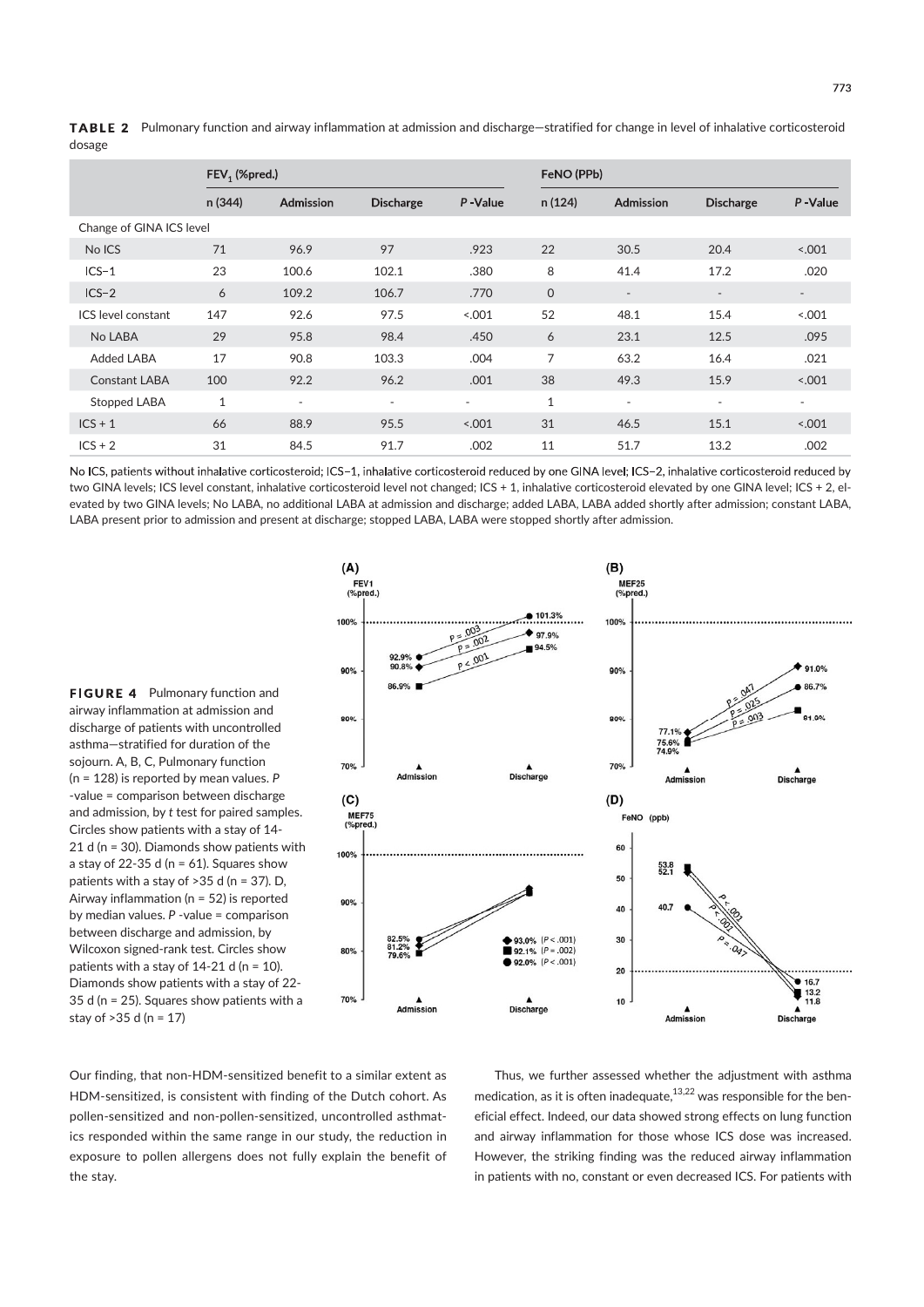constant ICS, lung function also improved significantly, suggesting other beneficial factors than the medication adjustment.

Interestingly, there was already a benefit for uncontrolled patients after a short term stay of 2-3 weeks, while with prolonged duration of the stay, the benefits accumulated and showed best results for this group at 36+ days. This finding underlines the importance of time in a given inpatient setting in order for the intervention to be successful and provides a reasonable explanation to health insurances regarding the minimum length of stay for an uncontrolled asthmatic patient.

Our findings suggest that the impact of allergen reduction may be overrated, but may still remain a beneficial factor among others such as asthma education, corrected inhalation technique, physical activity, physiotherapy, and improved adherence leading to optimal disease management.<sup>15,23-25</sup> In addition, noteworthy are the specific climate factors present in moderate altitude, which independently have shown positive effects on lung function and airway inflammation and therefore, especially in combination, might also contribute to the observed effect. Among those factors are a low air pollution,26 high number of sunshine days, which leads to increased vitamin D levels, $^{27}$  and a reduced gas/air density, which leads to a decrease in lung resistances and to an increase in respiratory and expiratory flows.28,29

We consider the individualized treatment approach to be a limitation of our study. As due to the personalized rehabilitation schedule and a missing control group, we could not investigate individual effects of particular treatment approaches. Moreover, there is no assessment time period after discharge in our patients. A previous study assessed long-term effects of inpatient rehabilitation in Germany in children with severe forms of asthma.<sup>30</sup> Pulmonary function was still on a high level in a 12-month follow-up, as well as other outcome parameters such as school absence, disease management, and quality of life improved in the long term.

Thus, further research is needed to evaluate whether the effects of rehabilitation programs at moderate altitude can be preserved over a longer time period. Also, for a better evaluation of the climate effect, a moderate altitude rehabilitation program should be compared to a comparable program of a clinic at lower altitude.

In conclusion, we showed that an inpatient rehabilitation program at moderate altitude is eligible for improving pulmonary function and reducing airway inflammation of children and adolescents, regardless their sensitization status to pollen or house dust mites. An inpatient rehabilitation program is especially beneficial to patients who are classified as "uncontrolled" according to the GINA guidelines.

### ORCID

Eugen Bersuch **b** http://orcid.org/0000-0003-1409-1786

#### **REFERENCES**

1. Ring J, Akdis C, Behrendt H, et al. Davos declaration: allergy as a global problem. Allergy. 2012;67:141-143.

- 2. Asher MI, Montefort S, Bjorksten B, et al. Worldwide time trends in the prevalence of symptoms of asthma, allergic rhinoconjunctivitis, and eczema in childhood: ISAAC Phases One and Three repeat multicountry cross-sectional surveys. Lancet. 2006;368:733-743.
- 3. Bisgaard H, Szefler S. Prevalence of asthma- like symptoms in young children. Pediatr Pulmonol. 2007;42:723-728.
- 4. Ledford DK, Lockey RF. Asthma and comorbidities. Curr Opin Allergy Clin Immunol. 2013;13:78-86.
- 5. Braido F, Brusselle G, Guastalla D, et al. Determinants and impact of suboptimal asthma control in Europe: the International Cross-Sectional And Longitudinal Assessment On Asthma Control (Liaison) Study. Respir Res. 2016;17:51.
- 6. Dean BB, Calimlim BM, Kindermann SL, et al. The impact of uncontrolled asthma on absenteeism and health-related quality of life. J Asthma. 2009;46:861-866.
- 7. Bateman ED, Boushey HA, Bousquet J, et al. Can guideline-defined asthma control be achieved? The Gaining Optimal Asthma Control Study. Am J Respir Crit Care Med. 2004;170:836-844.
- 8. Demoly P, Annunziata K, Gubba E, et al. Repeated cross-sectional survey of patient- reported asthma control in Europe in the past 5 years. Eur Respir Rev. 2012;21:66-74.
- 9. Price D, Ali M, Burden A, et al. Effectiveness of combination therapies: real- world versus randomized controlled trials. Prim Care Respir J. 2010;19:A13.
- 10. Partridge MR, van der Molen T, Myrseth SE, et al. Attitudes and actions of asthma patients on regular maintenance therapy: the INSPIRE Study. BMC Pulm Med. 2006;6:13.
- 11. Jung A, Heinrichs I, Geidel C, Lauener R. Inpatient paediatric rehabilitation in chronic respiratory disorders. Paediatr Respir Rev. 2012;13:123-129.
- 12. Straub DA, Ehmann R, Hall GL, et al. Correlation of nitrites in breath condensates and lung function in asthmatic children. Pediatr Allergy Immunol. 2004;15:20-25.
- 13. Spieksma FThM, Zuidema P, Leupen MJ. High altitude and housedust mites. Br Med J. 1971;1:82-84.
- 14. Gehrig R, Peeters AG. Pollen distribution at elevations above 1000 m in Switzerland. Aerobiologia. 2000;16:69-74.
- 15. Global Initiative For Asthma (2016). GINA Report: Global Strategy For Asthma Management And Prevention.
- 16. Roth S, Barrazzone C, Barben J, et al. Empfehlungen zur Behandlung der obstruktiven Atemwegserkrankungen im Kindesalter (SGPP/ PIA-CH 2009). Paediatrica. 2009;20:44-51.
- 17. Dweik RA, Boggs PB, Erzurum SC, et al. An official ATS clinical practice guideline: interpretation of exhaled nitric oxide levels (FeNO) for clinical applications. Am J Respir Crit Care Med. 2011;184: 602-615.
- 18. Boner AL, Niero E, Antolini I, et al. Pulmonary function and bronchial hyperreactivity in asthmatic children with house dust mite allergy during prolonged stay in the Italian Alps (Misurina, 1756 m). Ann Allergy. 1985;54:42-45.
- 19. Peroni DG, Piacentini GL, Costella S, et al. Mite avoidance can reduce air trapping and airway inflammation in allergic asthmatic children. Clin Exp Allergy. 2002;32:850-855.
- 20. Schultze-Werninghaus G. Should asthma management include sojourns at high altitude? Chem Immunol Allergy. 2006;91:16-29.
- 21. Rijssenbeek-Nouwens LH, Fieten KB, Bron AO, et al. High-altitude treatment in atopic and nonatopic patients with severe asthma. Eur Respir J. 2012;40:1374-1380.
- 22. Adams A, Saglani S. Difficult-to-treat asthma in childhood. Paediatr Drugs. 2013;15:171-179.
- 23. Mokhallati N, Guilbert TW. Moving towards precision care for childhood asthma. Curr Opin Pediatr. 2016;28:331-338.
- 24. Mendes FA, Almeida FM, Cukier A, et al. Effects of aerobic training on airway inflammation in asthmatic patients. Med Sci Sports Exerc. 2011;43:197-203.